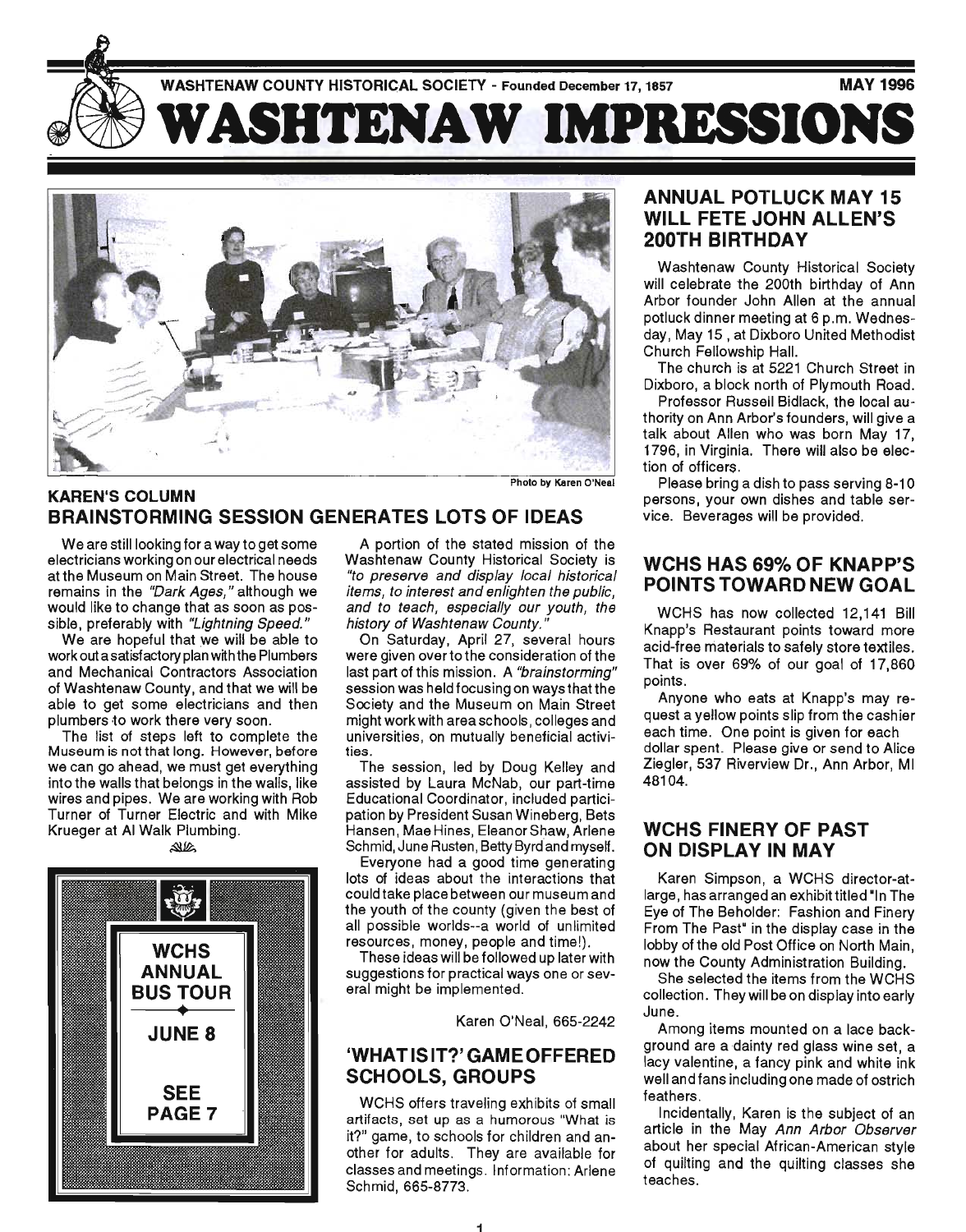# **AT HOME IN ANN ARBOR --19TH CENTURY STYLE**

The April WCHS audience met in the same parlor where Professor Silas Douglass and his wife, Helen, entertained 19th century medical students and fed them oyster soup.

The Douglass parlor was the perfect setting for Dr. Margaret Steneck's talk, "At Home in Ann Arbor," about home and family life of University of Michigan faculty in the 19th century.

Demolition of the 1848 home at 502 East Huron Street next to the First Baptist Church was under consideration a year ago but the church which owns it became committed to saving it.

"I first began looking at faculty wives a few years back when the Faculty Women's Club was about to celebrate its 70th anniversary and asked me to give a main talk at the celebration.

"The main thing historians traditionally don't do is talk any about the wives and families. I decided to give a talk without mention of men. It was wonderful.

"All the information, of course, came from the Michigan Historical Collections at Bentley Library which is our second home."

She and her husband, Professor Nicholas Steneck, teach a U-M class on the making of the U-M and most of that information comes from the Bentley.

"I'll talk first about the Douglasses, a family that we know something about through letters and diaries.

She showed a slide of the early campus. ''The first faculty lived on campus. There were two classroom buildings fronting on State Street and four professor's houses, two facing North University and two facing South University. Only the President's house on South University remains.

"The Medical School was built in 1850. A Hudson River painter, Jasper Cropsey, came through in 1854 and President Tappan had him paint the University's portrait. That is probably the most valuable painting the U-M owns.

"When the four professor's houses were occupied, any other faculty had to find housing in town.

"The professor's houses were nice, commodious houses but in the 1860s and '70s they started using them as classroom buildings. Two became hospitals, one a regUlar medical hospital, one a homeopathic hospital. A third became a dental clinic. The only one not turned to other uses was the president's house.



Douglass daughters at home in their parlor. Left to right, Marie Louise, Alice and Kate.

"A student sketch of the campus, the earliest we have, shows the four houses, and two dormitory-classroom buildings with a wood yard in the center and a stile. Campus was fenced in by 1847.

"The houses came to be allocated by religious denomination. It wasn't intended to be that way but as it worked out ProfessorWilliams, an Episcopalian, was put in one, Professor Ten Brook, a Baptist in another, Professor Agnew, a Presbyterian, and Professor Whedon, a Methodist, in the others.

"Very quickly, in those highly denominational sectarian times--the 1840s--when any of those changed, those denominations insisted the houses went with the appointment.

"That was one of many reasons we had to get a president. Tappan came in and ended all of this sectarian squabble.

"The young Silas Douglass was hired in 1844 to be professor of chemistry. That was really a job to keep him around until the Medical School opened. That's what we were pointing to.



Douglass daughters Catherine Hulbert (left), Alice Helen (center) and Marie Louise.

"Zina Pitcher was working to get the Medical School open because there were three doctors that they wanted to be on the faculty--Douglass was one.

"In 1845 Silas Douglass and Helen Wells were married. Helen was a niece of Dr. Ebenezer Wells who built the Wells-Babcock house at 208 North Division Street, so she knew Ann Arbor.

"They bought a lot

on Huron Street for \$302.87 and proceeded to have an architect design their home. It says in Historic Buildings, Ann Arbor, Michigan it was the first house in Ann Arbor designed by an architect.

"I was surprised. I thought it would have been a house on Division Street. They began building it in 1848 and in 1849 it was finished. At first it was just the center section.

"On the west side it had the double par1or, on the east, dining room and kitchen. Upstairs there were two large bedrooms and two small ones.

"Typical of theirtime, theirfamily grew, and as the family grew, the house grew. They first added an east wing in 1855. The front part of that became Silas's study, the front room upstairs was Helen's work room.

"Behind the study was the dining room. Eventually they would enlarge the kitchen. They would also enclose a back porch as another room. Shortly after the east wing addition, they put on a west addition and a bay window.

"It was a charming example of Gothic Revival and was very much on the cutting edge of architectural style."

"A daughter, Kate Douglass, sat down and wrote her reminiscences. They are very valuable, giving a glimpse of life in Ann Arbor in the 1840s and 50s. I'm going to read extensively from them. She titled her piece 'Good Old Times.'"

Kate: "Our mother has seven children and not very much means to do with. In the first place, seven children and their parents take a good deal of sewing to clothe them, even if things are made simply."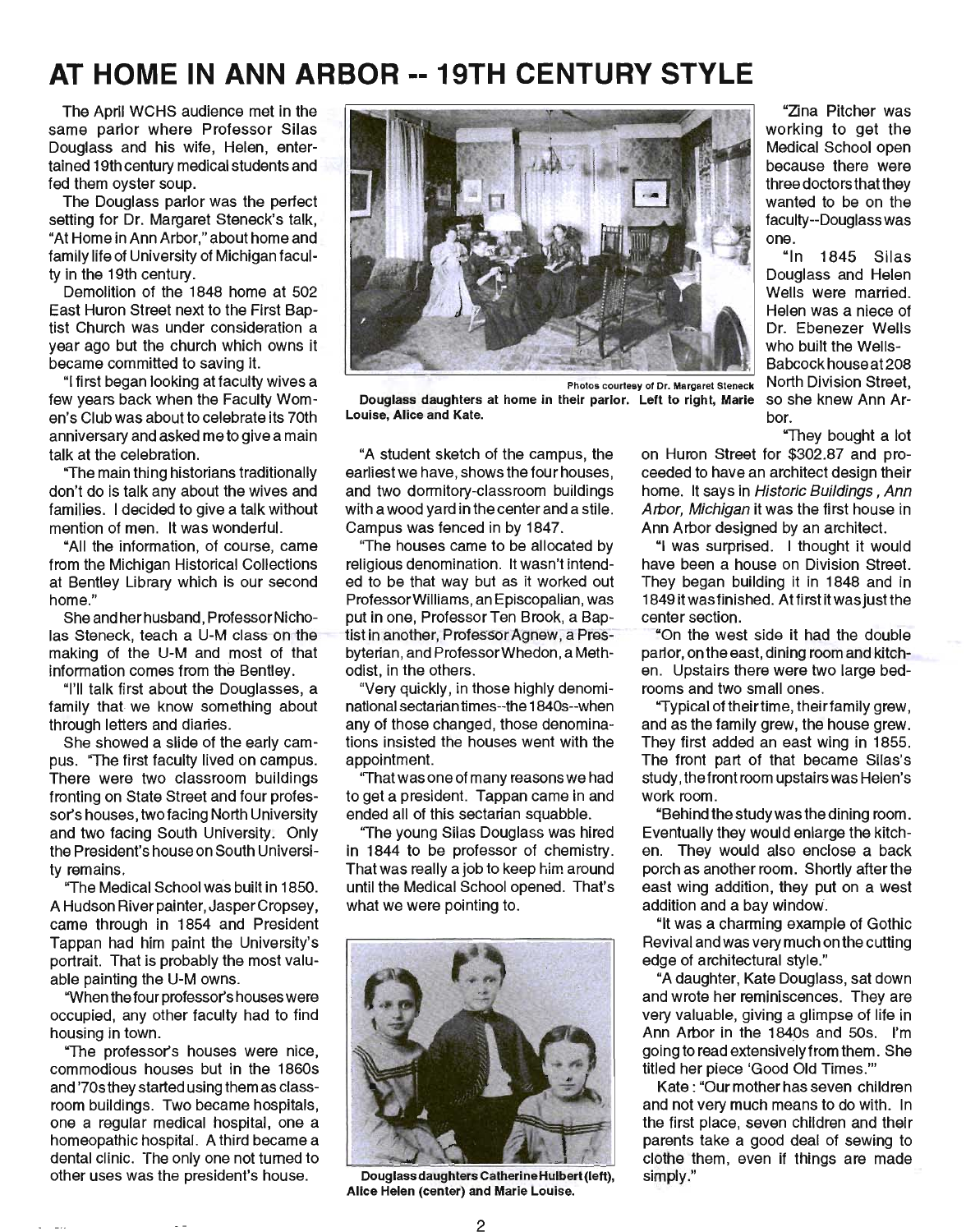"There were no sewing machines when the oldest children were small and one could not go downtown and buy anything ready-made."

Slide: An 1862 photo of early Ann Arbor shops. "They were utilitarian," Dr. Steneck said. "You could buy basic provisions. Everything had to be made at home."

Kate: "Mother had to make all the clothing herself or hire it done. She made Father's fine shirts by hand, stitching the tucks and hems with fine stitches. All the children's clothes had to be made as well.

"I remember once, when I was going to visit an aunt, Mother had a seamstress in the house and had her make me a lovely white petticoat, very full, with open eyelet embroidery around the buttons by hand. I have it yet. They also made me a dress all in one day."

Dr. Steneck: "You can see that the fact that the dressmaker came in and made a petticoat was a big event in her life and it was so unusual she would keep it. She was probably writing after the tum of the century."

Kate: "We had quilted hoods and petticoats for winter and we all knitted our own mittens, scarves and stockings for Winter, including the boys. Each had to knit his or her own."

Dr. Steneck: "In an old account book I find that materials for a dress for Kate cost 50 cents and a pair of shoes for a brother also cost 50 cents.

"Provisioning for the winter was very important and this is something that, psychologically, I just don'tthink we can take ourselves back to. We know we're not going to go hungry in Winter, even if there's a blizzard.

"We've got freezers and refrigerators stocked with food and in a few days you are going to be able to get to wherever you shop and stock up.

"You could not do that in the 1840s, '50s or even inthe '60sitwasfringy. You were provisioning in the Douglass house for seven children ultimately, two parents and Carrie, the maid who lived in a small bedroom above the kitchen--ten people."

Kate: "Then, too, there was the putting down of provisions for winter. Our Father bought either a quarter of beef or a pig and had a butcher come to the house to cut it up.

Dr. Steneck: "In my mind that's not a lot of meat for ten people to get through the winter."

Kate: "If beef, they'd corn some, dry or smoke some, some was hung up to freeze.



University of Michigan faculty wives meeting with President Angell's Keeping life going."<br>fe\_Sarah Caswell Angell wife, Sarah Caswell Angell.

The bones were made into soup and the fat fried out for soap or candles. Some of the meat and suet was used for mince pie which was, of course, much work--it all had to be chopped by hand--no grinders in those days. Raisins and currants had to be prepared and all sorts of good things added. Then large jars were filled to make pies for the winter.

"If the animal butchered for winter was a pig, many good things were made- spare ribs for roasting, meat for sausages was chopped and seasoned and cheesecloth bags filled with it were hung up to freeze."

Dr. Steneck: "I find that interesting because they only had ice from the Huron River and whatever nature provides and we all know there's usually a January thaw. But Kate mentions freezing things twice."

Kate: "Fat pieces for salt pork were put in brine. The hams were rubbed with salt

> peter, brown sugar and molasses. They were put in brine, then rubbed again, sent to the butcher to be smoked, sewed up in cloth, whitewashed and hung in the old garret. There is still a big grease spot



**Silas Douglass** 

on the floor in the garret over which the hams hung.

"Pig feet were pickled. Lard was fried out, strained and large jars filled with the beautiful white lard. All of which made lots of work in the good old time.

"When meat was cooked or scraps of

fatleft over, it was fried out a little at a time, strained, put injars and saved for soap.

Only wood was burned for fires and all the ashes saved in a dry place to use for making soft soap."

Dr. Steneck: "It is difficult for us to appreciate how much time Helen Douglass had to spend on just the basic necessities,

ways made her own

candles to last the year. The tallow was fried out and strained, some wax added to harden it. Then the candle mold, which held about 20 candles, was strung with wicking and filled.

"When cool, it was hung up to harden and the process repeated until enough to fill a box was done. She would probably make 12 dozen to last the winter months."

Dr. Steneck: "I think of candle making as 18th century. When I read these reminiscences, I was taken by surprise. I should know better as a historian. I know you are still making candles here in the 1840s and '50s but not on the East Coast where I come from [New Jersey].

"You are on a frontier here then. I would call it very late frontier or very ear1y settlement period."

Kate: "In the spring a platform was built · in the yard out back, about 18 inches high, a groove cut in the top for a platform, a little smaller than the barrel that was to hold the ashes.

"The barrel was placed on top, holes were made in the bottom of the barrel. A little straw and lime was placed in the barrel , then the ashes dampened enough to make them pack. The ashes were put in a little at a time and pounded down very hard until nearly full.

"Then hot water was put in every day and as soon as it soaked through, the good strong lye was caught in basins. There was always an egg handy to drop into the lye. If it floated, the lye was strong enough.

"As the lye collected, it was put in a barrel in the cellarwith the clean, strained grease. The lye and grease were boiled together and strained, all of which took much time.

"In the end the housewife had a fine barrel of cream-colored soap which was used for everything but toilet purposes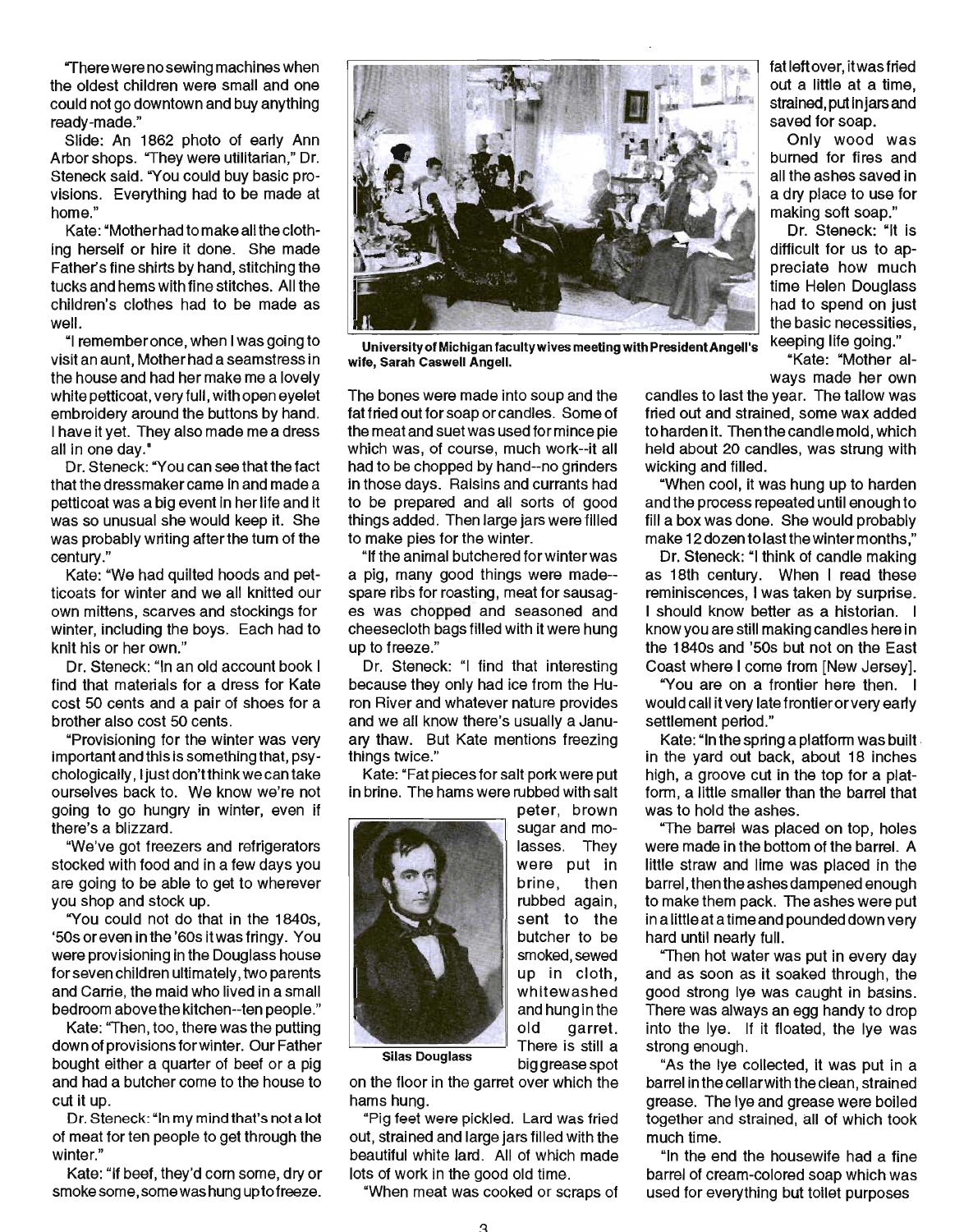on one's own body."

Dr. Steneck: "I know that my grandmother made her own soap but I also know that she bought the lye and some of the grease. There was a lingering feeling that this was good soap and this is what housewives did but I know that her equipment in the early part of the century was quite different from what Helen and Silas Douglass were working with."

She showed a slide of the Douglass garden back of the house. "Preserving fruits and vegetables took considerable time in the summer."

"Gardens were very popular. They were absolutely crucial. We look at it and say how pretty. They say this is our life, this is sustenance here."

Kate: "In the early days in Ann Arbor there were no self-sealing cans or jars. Fruits had to be preserved pound for pound with sugar. In the case of tomatoes, they were put in bottles and sealed with red wax.

"Great jars of pickles were made. We had a three gallon jar which was filled with piccalilli and little cucumbers were put up by the thousands.

"I remember that Mother and Grandmother boiled them in a large brass kettle to make them tum green. I wonder what doctors would think of that today."

"We came to be a large family and had many visiting relatives who loved good things to eat and Father and Motherwere always considered hospitable.·

"On New Year's Day Mother always received calls. The parlors would be opened up for entertaining. Guests went from house to house. She served chicken salad made the day before in large quantity and placed in a spare room to ripen."

Dr. Steneck: "I know that 'ripen' was the term used. I heard my grandmother use it but it has passed out of our language in that use because we think it means going bad. They simply meant to blend flavors."

Kate: "She also served scalloped oysters, turkey, pickles, rolls, coffee and cake. They lived well even though it took a great deal of time to do it."

"Many times Father would invite the medical students to call. Often the large room would be full of mature, bashful young men who loved good things to eat.

"There were four orfive wives of faculty who took tums entertaining the students in the evening, serving oyster soup which they ate standing up with soup plates in hand. I rememberthinking it very strange that one lady made her soup in the wash



TWO FIRST FAMILIES OF ANN ARBOR - ANGELLS AND COOLEYS

Standing, left to right, Mary and Thomas Mcintyre Cooley, Alexis Angell with infant, and President James B. Angell. Seated, David Horton, unidentified, Fanny Cooley Angell with Thomas A. on her lap, Mrs. Angell's mother and Sarah Angell. Varieties and Mother

"When the family consisted of seven children, it took a good deal to feed them. Mother would make a great kettle of hasty pudding or com meal mush which was boiled a long time and stirred often with a wooden paddle. On Sunday night she would make a big pan of hot bread and milk which we loved as children.

#### **MISS CLARK TOOK HER CHERRIESAS THEY CAME**

Kate Douglass, daughter of early U-M Medical School professor Silas Douglass, attended the popular Miss Clark's School for young ladies in Ann Arbor. Kate writes that Miss Mary Clark loved cherries and always visited at two houses on Huron Street where there were a number of cherry trees.

Kate wrote that Miss Clark ate cherries "stone, worms and all."

"But the good old times were not all hard work and the good things made were thoroughly enjoyed, much more so I think than what is now ready-made."

Dr. Steneck: "Kate says Ann Arbor society in those times was unusually good for a small place."

Kate: "Father and Mother had many good friends. There were many tea parties where both gentlemen and ladies were invited. They sat around little tables, thoroughly enjoying the good supper and pleasant talk."

Slide: Interior of Douglass house with table elaborately set up for a wedding.

Dr. Steneck:"lt was common in faculty houses to have small tables with four to

boiler. **loved to take care of them.**"

Dr. Steneck: "When you read through it is all pleasant reading but every now and then you strike a little nugget of gold. It might not be of interest to everybody but was of great interest to us."

Kate: "The back room upstairs was originally Father's study. While he was using it, Mr. Bradish, the husband of a cousin of Father's, who was an artist, came here and painted portraits of all the medical faculty, Father's among them, in that room.

"He also painted mine when I was seven years old. It was too old for me but Mr. Bradish said I would grow to it. It also seemed very strange to me at the time that he had put a low-necked white dress on me that I never had."

Slide of six Bradish portraits.

Dr. Steneck: "We never knew where they were painted until I read that. The reminiscences are in the Bentley. It's just a question of somebody finding the right box years later and rediscovering what everybody knew at the time.

"When Nick became director of the Historical Center for Health Sciences, one of the things he wanted to do was get those paintings together and get them displayed in the Medical School. We had three and were missing three others.

"Missing were Silas Douglass, Moses Gunn and J. Adams Allen. Gunn went to Chicago and many, if not all, of his belongings were destroyed in a fire. We think it probably was lost there.

"Dr. Allen was not here very long. He took his portrait with him.

"We had Pitcher, Denton and Sager. Sager was down in Obstetrics and Gynecology and Denton in Surgery and they didn't want to give them up. We had to

six people where you did all your entertaining and to invite company on Sunday afternoon.

"There were many tableaus. Uncle Tom and Little Eva and Sleeping Beauty were favorites. As I remember there was very little card playing.

"The brick walk which went down to the streetfrom the front door was bordered on either side by roses- ali the old fashioned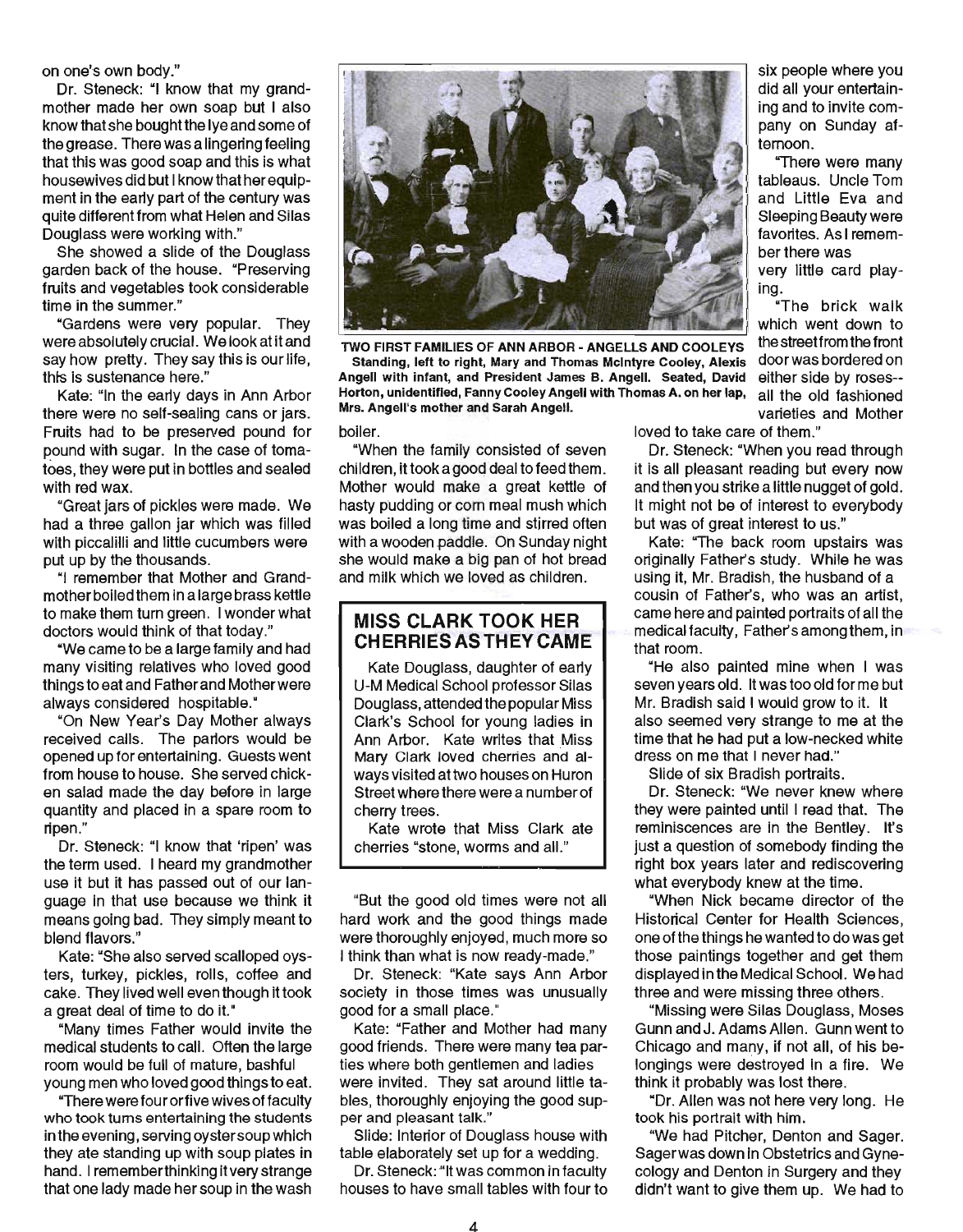negotiate through that.

~We found a portrait painter in Pittsburgh who does reproductions. We gave him the series of engravings. That was all he had to work with. We spent quite a bit of time there.

Our son, Alec, is graduating from Carnegie-Mellon University about three blocks from the artist's studio so when we went to see Alec we would stop and talk with the artist about the men. He had to know about them before there could be any gleam in the eye.

"He did an excellent job. They are all now hanging in the entrance to the Medical School. I think they've done a very nice job of displaying them."

Slide: Miss Mary C. Clark.

Dr. Steneck: "The Douglass girls went to Miss Clark's School in Ann Arbor. It was a flourishing establishment started by four sisters from Buffalo, New York. Mary was head of the school.

"When you study University history it is just so clear that our contacts were with upstate New York. The whole origins of the U-M re-founding in 1837, the communication is with academics in upstate New York. That's the route that people came out here.

"It's not really surprising that we have sent five presidents to Cornell from the U-M

"Another sisterwas Chloe. She was an artist and taught the young ladies art. Sketching, of course, was one of the things young ladies learned in the 18S0s and '60s. There are sketches from Kate's notebook in the Bentley Library.

"Ruby taught music--piano and guitar, and Jessie, the fourth and youngest sister, kept house. She was the only one to marry. The other three ran the school until Mary died.

"The school was in three different places. The final location is in what is now an apartment building on [505] North Division Street. It was built for the school. They took in boarders from as far away as New York state. The school was very popular.

"The Douglass girls had been trained as young ladies and not to do anything very intellectual. They did go on to high school but they found it hard to keep up. They hadn't been given the foundation and they did not go on to the University.

"The next generation of faculty children you are going to see girls go on. Many faculty daughters growing up in the 1860s and '70s will go on and even get Ph.Ds at the University.

"Let me pass on now to some of the

other faculty .

"Alexander Winchell was professor of physics. He didn't really like physics, so as soon as he could, he jumped ship and became the geologist at the University.

"Like most scientists he was interested in science very broadly. He was also very concerned with matters of health and he built an octagonal house on the site of Hill Auditorium. Of course there are still some in existence but many of them have disappeared.

"It was argued that eight walls contain more space than four walls in the same circumference. It was believed that with windows on eight sides, some would always be facing the sun and there would be a lot of ventilation and better crossventilation, things seen to be important to good health.



Sketch by Kate Douglass, 1872

"The idea of a central core for heating and cooling was thought easier to heat and cool as well as there were fewer steps from one room to another. He had an elderly mother. He took steps into consideration.

"I'm glad we have Hill Auditorium but I sure wish we had that house.

The professor of Latin languages and literature, Henry Simmons Frieze, built what is probably the loveliest home of that period on Washtenaw at Hill, a lovely example of Italianate style on seven wooded acres, then well out in the country. The cupola was added later.

"Trees were selectively felled and the interior woodwork was constructed from trees on the property. The house was built by stone masons from Ontario.

"They hand-dressed the stone. They'd hold it up in the position it was going to see how it caught the light, then redress it if the light was not right.

"To me, Henry Simmons Frieze is the most extraordinary person ever associated with this University.

"I know quite a bit about this place and

the people who made it, and there are a lot of great people, but there's simply no one who can match Frieze in the breadth of his mind, accomplishment, talent and what he did for this University.

"He conceived a way to bring music into the University when it was not considered academic, by forming the University Musical SOCiety. He set that path in motion that leads to the Music School.

"He started admission by diploma which we all take for granted. It was Frieze who found the \$2,Soo needed to build the first engineering lab on campus when he was acting president.

"Judge Cooley--Thomas Mcintyre Cooley and Kate Cooley--built another Gothic Revival house where the Michigan Union now stands. It was actually used as the Union for a while, then tom down.

"It was a beautiful home. Cooley was the foremost constitutional historian of his day;" She showed a picture of the Cooley family with their seven children.

"The Douglass and Cooley children were strong and healthy and they all lived to adulthood. I think it is important for us to remember, and we sometimes forget, that was not true for everyone.

"Carrie and Henry Simmons Frieze had, I think, eight children. Six of them died young, only one or two outlived their parents. Somewhere between these two extremes was probably the norm.

"When women greeted each other in those days and until quite recently, when asked how many children they have, they likely would say so many *living*.

"Frieze was an accomplished musician and a very shy man. Had he had a different temperament, he would have been a concert musician. He and Franz Brünow, the astronomer, and Mrs. Andrew Dixon White used to play in a trio on Saturday evenings in one of their homes.

"The next morning Frieze would play the organ at St. Andrew's Episcopal Church where he was organist. People came from all over to go to church but really to listen to him play.

"Churches were very important. These people spent their lives in the University, in their home and in the churches. Clubs and reading groups are much more the creation of the late 1860s, '70s and '80s.

"The 1840s were a time of sectarianism in religion and it was very bitter, very divisive in the University. It was one of the factors that almost closed us down, not the only one by any means but a very important one.

"One's denomination mattered and re-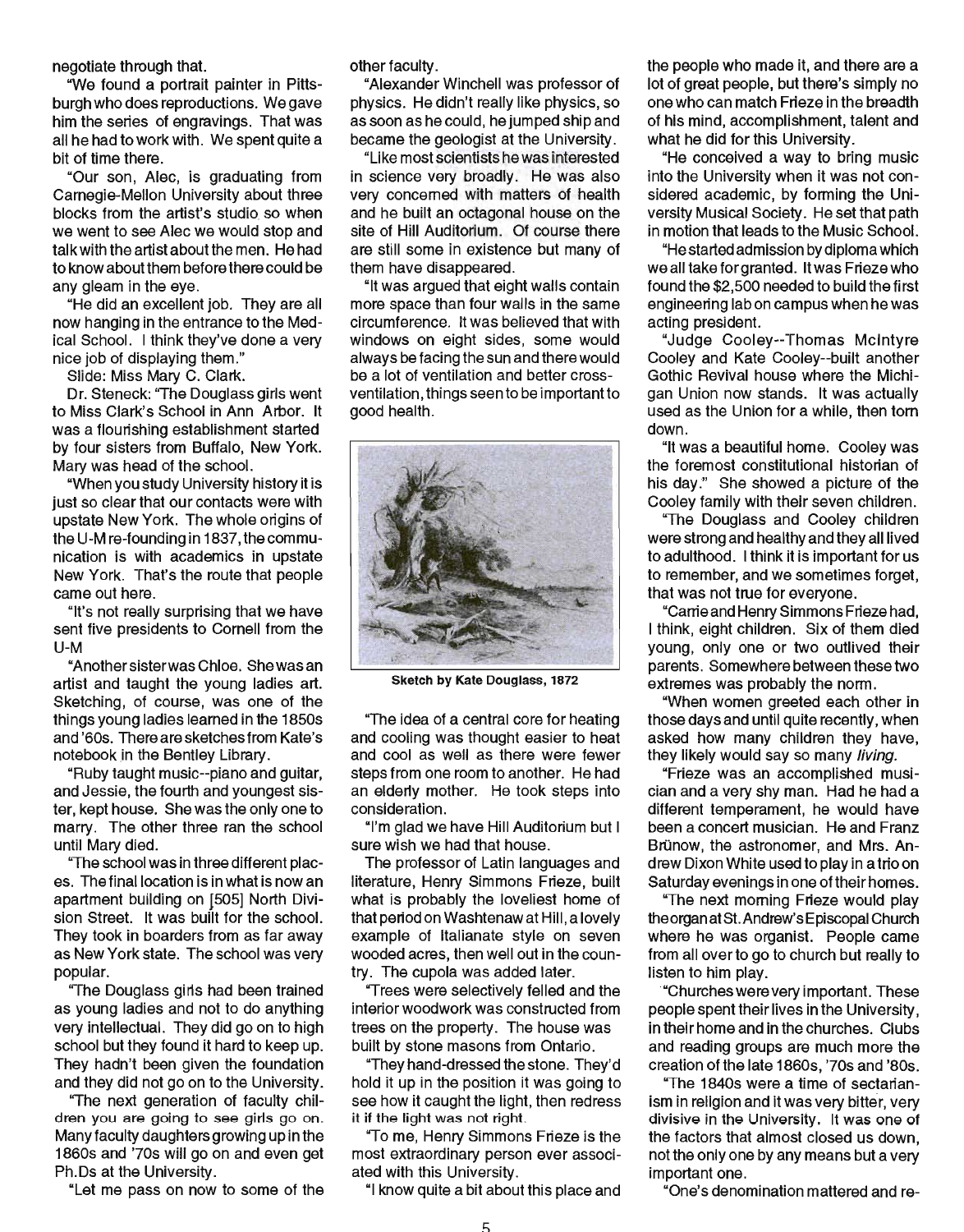flected often the views that you held on social and moral issues ofthe day. Some of those issues, such as slavery, were big and very important issues. They were not trivial.

"It does not seem to have divided the University faculty as much as it did people throughout the state and in the town. The church was the anchor of their lives.

"The Douglasses were very active in the Episcopal Church. Silas was a vestryman. He was also mayor of the town at one point. The Friezes were Episcopal, Winchells were Methodist, Angells were Congregational.

'The old Presbyterian Church was where the Ann Arbor News is now. The Congregational Church split off from the Presbyterian here in Ann Arbor over the issue of slavery.

"That was not at all uncommon. It happened in my small town. There was a schism. Half of the church members did not go to church until the Civil War was over.

"I was talking to a kinswoman not too long ago. She said that her mother every day hung out the American flag because she was a Presbyterian and the Presbyterian iron master. across the way was soft on slavery.

"Economic forces drove many congregations apart. Merchants and commercial people were concerned about trade and tended to be a little softer on slavery than others.

"In Ann Arborthe Methodists were very strongly anti-slavery. The Anti-slavery Society of Michigan was founded in the First Presbyterian Church in Ann Arbor in the 1840s."

Of an 1872 picture on Huron Street, she commented, "You can see we're getting more buildings, more hotels. It's beginning to show signs of real settlement."

Slide: 1855 Cropsey sketch of President's house.

"The President's house, of course, was an important center of social life in Ann Arbor. The sketch showed it as it looked at first--two stories and no additions on either side.

"When Henry Philip Tappan came to town, he was Presbyterian so it was logical to put him into the house that for the last decade had come to be the Presbyterian house. That's why it happens to be the one that was saved.

"Social issues such as temperance were overriding and issues of elitism versus democracy were important here on the frontier. Tappan, an aristocrat from NawYork, simply navarundarstood that nor did his wife.

"He came here to build a university and he did. If Frieze is the most extraordinary, Tappan is the most important man in University history. He set the University on the path of research and education that it will take from that time on and it will never look back.

# **DANCERS TRIP NOT SO LIGHT FANTASTIC**

Kate Douglass wrote of her home at 502 East Huron, "This house saw many dances. At one time the floor in the long parlor threatened to collapse and Father had a great beam put across in the cellar to strengthen it." Editor's Note: It's still there.

"He is the great reformer in America's higher education in the 1850s and '60s and he is the only president ever fired by the Board of Regents. There were many reasons.

"From all the reading and research that I have done, I know that many of the problems were local.

"Tappan was well-traveled. He had great admiration for Prussian culture and it was the Prussian model of a university that he was going to plant in Ann Arbor. He did get that started.

"Tappan wore more casual attire around town, a soft hat rather than the stove pipe hat in fashion at the time. He had a bit of the lord of the manor air about him. The Tappans drank wine at meals in an age that was intensely temperance conscious.

"He saw no problem in students imbibing liquor as long as they did it moderately and this simply ran against the grain of many people of his age.

"His daughter married the Prussian astronomer Franz Brünow, the first director of the Observatory. That was not liked by many people. Culturally, they were all wrong. They simply did not fit in.

"The Tappans fit in fine with the Douglasses. Douglass was probably his best friend among the faculty . They fit in fine with Andrew Dixon White of Princeton and Frieze from Brown University--peoplethatTappan brought here, an extraordinary collection of academic talent.

''There were others who had some legitimately different views. The faculty member with whom he tussled most was Alexander Winchell. They didn't see eye-to-eye on a great many issues. Winchell was firmly in favor of women being admitted to the University, Tappan was not. He was very old school in that regard.

"In no way can you line them up and say these are the bad guys, these are the good guys. There were a lot of issues swirling around and they came down on different sides of them\_

''Tappan was subjected to terrible vitu-

peration by the press. Awful things were said about him by the faculty. He beat them all back but in the process a very populist Board of Regents was elected and three or four of them were out to fire him and before they went out of office, they succeeded on their very last day in office.

"After commencement, after everyone had left town in 1863, they passed a resolution to fire him.

"It was terribly humiliating. Tappan was not expecting it. The Tappans promptly packed up, left town, took boat for Europe and never came back. From then on they lived in Switzerland.

"After the brief interval with Haven the Angells will settle into the president's house.

"In the University as Tappan left it, the Medical School was off and running and already had an addition. There was the chemical laboratory, the Observatory is built and what will be Haven Hall--the Law School--is going up.

"That is not the Law School of today. You are at the comer of State and North University. Haven Hall burned in 1950.

"Tappan established the concept of research and graduate education. That chemical lab is going to be absolutely vital in moving this University forward in science and medicine. It will start getting additions as soon as it is built.

"Then Angell comes. They courted him for two years before he agreed and he made a lot of conditions. One was that they would put a third story on the President's house.

"He was coming with his mother-in-law and three children and they had much better premises at the University of Vermont where he was president."

"So they put that on and installed the first flush toilet in Ann Arbor and started the first addition to the side."

Slide: President James B. Angell at time he came to Ann Arbor in 1871 .

Dr. Steneck: "He, of course, was our longest serving president. Finally, they allowed him to retire in 1909.

"Eliot at Harvard, who retired in 1911, served two years longer. They were two great presidents of that era.

"Angell was asked to be minister to China to negotiate a very sensitive immi~ gration treaty. The Angells stopped in San Francisco and had their portraits taken.

"It's hard to relate life ofthe 1870s back to the 1840s, a very different time. Although the Angells are very down to earth, they will bring a lot of sophistication to town with them. Their family life is absolutely exemplary."

Dr. Steneck: "Two first families of Ann Arbor. Judge Cooley was a great constitutional jurist and a member of the Mich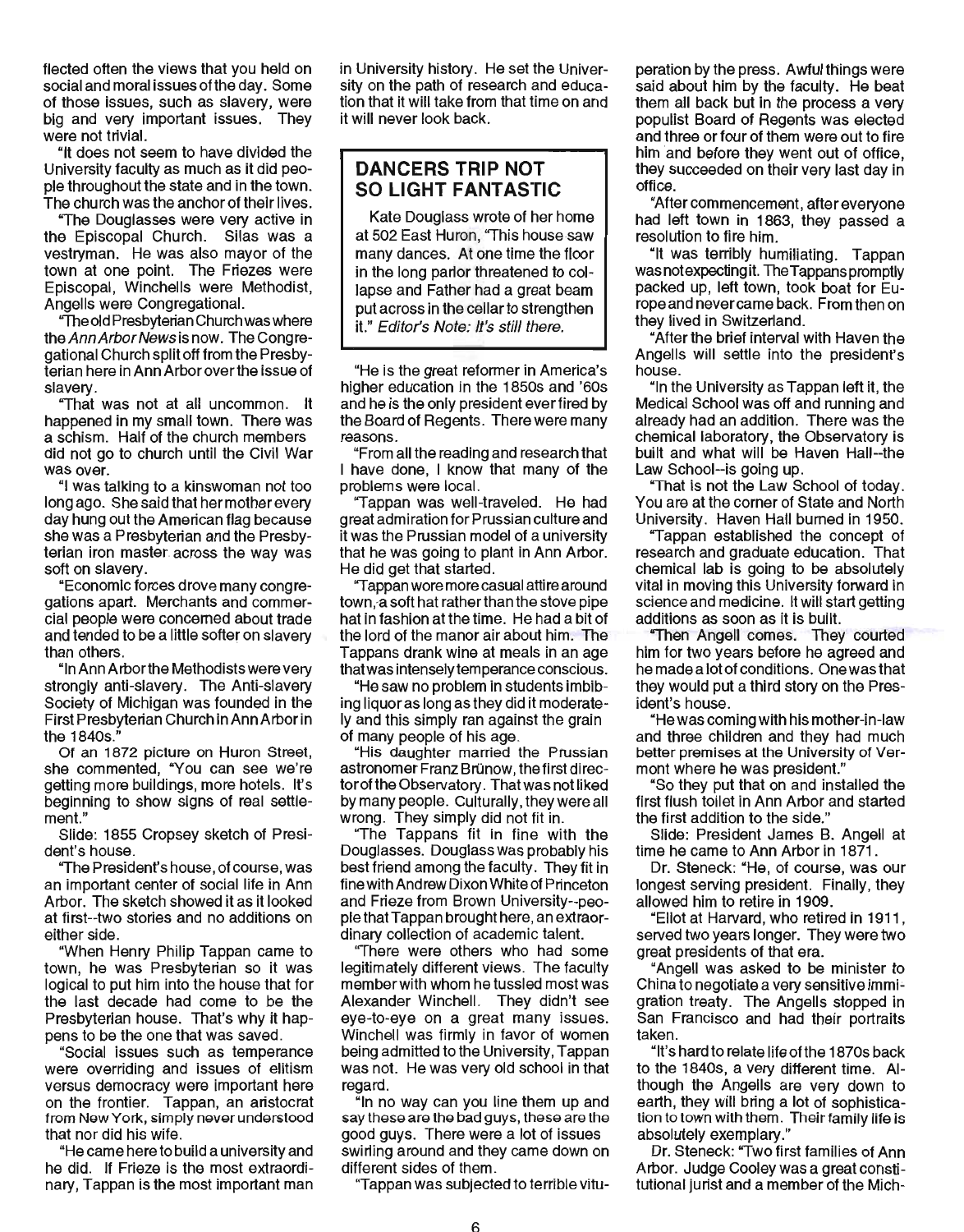igan Supreme Court.

"The only reason he wasn't tapped for the United States Supreme Court was because he was soft on Cleveland. Cooley was a Republican and he didn't come out and say so but people knew he did not mind that Cleveland was elected the second time and that probably cost him the court.

"If you look through the photograph albums in Bentley there are far more pictures of family life and leisure life in the 1870s, 80s and '90s. Women had so much more time with indoor plumbing, furnaces, city gas company (which was founded by Silas Douglass), ready-made clothing and enough dressmakers.

"Life for everyone, but certainly for women who were doing a lot of housework with not many maids, became much easier then.

"There are a critical number of people in town to make clothes, to make product, to make life easier. People's life centers around church and community. There were many community activities and a lot of literary groups, clubs, Daughters of the American Revolution. The Ann Arbor D.A.R. Chapter is named for Sarah Caswell Angell.

"When I read Mrs. Angell's diaries, she is extremely busy. She will make three or four social calls in a day, she will be out to lunch, she will have a meeting or reading groups or another club and probably have someone into dinner.

"Now you know she has a lot of help. She isn't running the president's house by herself and neither are the other faculty women. It's a farcry for the ladies of the 1870s from what Helen Douglass had to deal with."

Slide: One of Mrs. Angell's reading groups.

"Of course the upshot of the reading society will be the library. The Ladies Library Association Library was built on Huron Street in 1885."

Slide: A wedding invitation in the Douglass papers. "Mr. and Mrs. James B. Angell request your presence at the marriage of their daughter, Lois Thompson (known as Daisy) to Mr. Andrew Cunningham McLoughlin on Tuesday evening, June 17, 1890, at a quarter before 7 o'clock, First Congregational Church, Ann Arbor, Michigan." Included were cards to present at the church and reception.

Dr. Steneck: "McLoughlin was an assistant professor of history and would go on to a very distinguished career at the University of Chicago.

"Kate Douglass is out of town and her sister, Alice, writes to her next day about the wedding."

Alice: "Several thousand were invited. (Dr. Steneck: I suspect that's an exaggeration.)

"The church was packed to its utmost. The guests were from California to Rhode Island. It was handsomely decorated with white ribbons and daisies.

The reception was at the President's house with only a select party of guests." She goes on and says it is the largest and most complete ever given here.

"The presidential mansion was most beautifully decorated both inside and out. The large grounds were brilliantly illuminated by a number of arc lights and innumerable Japanese lanterns hung in artistic arrangement.

#### **WCHS ANNUAL BUS TOUR JUNE 8, WILL VISIT SEVERAL HISTORIC SITES ALONG THE MAUMEE RIVER IN OHIO**

here.

The annual WCHS bus tour Saturday, June 8, will explore historic sites along the Maumee River in northwestern Ohio, guided by Eastern Michigan University Professor Ted Ligibel.

Stops are planned at "Wildwood" to tour the grounds of the former home of the Stranahan family who owned Champion Spark Plug Company, now a Toledo Metropark, and at Fallen Timbers battle site. On the way to Grand Rapids, Ohio, a small pre-Civil Wartown, Profes-

sor Ligibel will talk about the Maumee River Heritage Corridor. Lunch will be at the LaRoe Restaurant and Tavern at Grand Rapids. The restaurant is in a restored Victorian building.

The luncheon will be baked chicken with mashed potatoes and gravy or baked potato, vegetable, tossed salad, rolls and muffins, coffee, tea or lemonade and

raspberry sherbet. An alternate vegetarian meal will be available on request.

"To entertain so large a party without crowding or crushing in a private residence requires extraordinary management and this was certainly displayed

"The night was warm and sultry. The arrangements were so complete that the crowd was not noticeable. The music was elegant and the refreshments were

Dr. Steneck: "The Angells did their bit in moving Ann Arboronto another level of sophistication. They were the leaders of the community for almost 40 years."

light and elegantly served."

After lunch tourgoers will have time to choose two out of three activities--visiting antique shops near the restaurant, visit Isaac LUdwig's restored sawmill or take a boat ride on the Providence Canal for an extra \$4 each.

Finally, before returning home to Ann Arbor, the bus will meander around to see features relating to the Great Black Swamp, guided by WCHS Vice-President Ina Hanel.

The bus will load at 8:45 a.m. at Pioneer High School's parking lot near the shelter on South Main Street and is to return by 5 p.m.

Pre-paid reservations at \$30 each are due by postmark of May 30. See reservation coupon below. The basic \$30 fee includes lunch.

| <b>WCHS BUS TOUR ALONG MAUMEE RIVER IN OHIO</b><br>SATURDAY, JUNE 8, 1996                                                                        |  |
|--------------------------------------------------------------------------------------------------------------------------------------------------|--|
| Fee \$30 each. Reservations due by postmark of May 30.<br>Send check or money order to:<br>WCHS Tour . P.O. Box 3336<br>Ann Arbor, MI 48106-3336 |  |
| Please make reservations for _______ persons. Total enclosed \$ ___________.                                                                     |  |
| $\Box$ Please check for vegetarian meal.<br>Name(s)                                                                                              |  |
|                                                                                                                                                  |  |
|                                                                                                                                                  |  |
| Phone <b>Phone Phone Phone Phone Phone</b>                                                                                                       |  |
| Please list names as you wish them to appear on name tags:                                                                                       |  |
|                                                                                                                                                  |  |